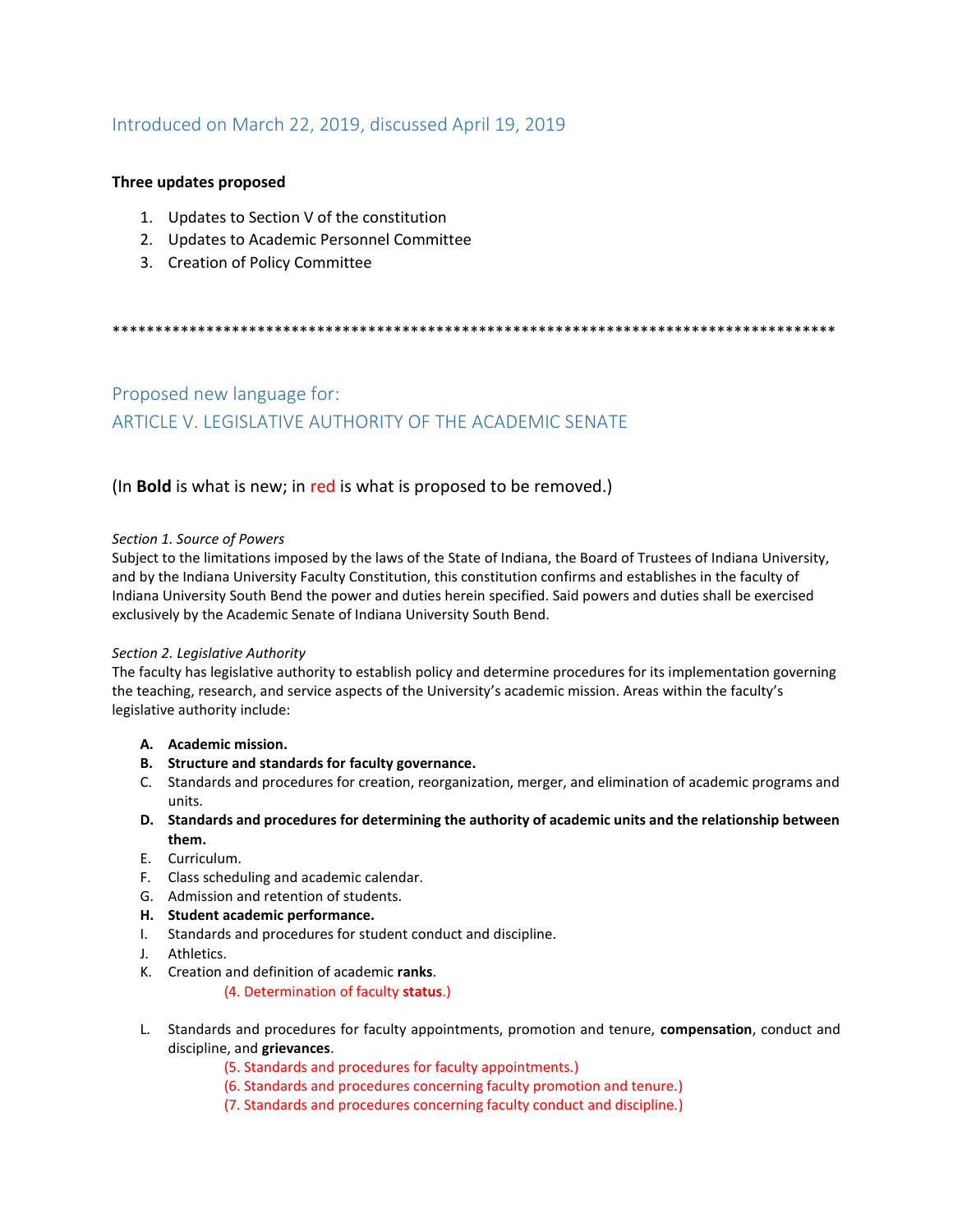- M. Standards and procedures for appointment and review of academic officers.
- N. Conferring degrees.
- O. Other authorities delegated to the faculty by the Trustees.

Legislative authority means the power to establish policies and to determine procedures for their implementation subject to the Board of Trustees, the University Faculty Council, the laws of the State, and other provisions of this Constitution and the Constitution of the Indiana University Faculty (ACA-04).

#### Section 3. Consultation of the Academic Senate

Consultation of the faculty shall be through representatives authorized by faculty governance institutions. This consultation may take a variety of forms, chief among which should be consultation with elected faculty representatives, in particular the Executive Committee of the Academic Senate and/or various standing and/or elected committees of the Academic Senate. Consultation should occur sufficiently in advance of action to permit faculty deliberation. IU South Bend administrative officials shall keep the Academic Senate completely informed in an appropriate manner concerning all policies and decisions having an impact on the academic mission.

IU South Bend administrative officials shall consult with the Academic Senate concerning:

- 1. Planning and decisions regarding existing and prospective physical resources.
- 2. University budgets and allocation of the University's resources among competing demands (i.e., budgeting).
- 3. Faculty compensation and benefits.
- 4. Establishment of administrative offices affecting the academic mission, and appointment and review of administrators filling those offices.

Including appointment to (1) administrative positions at the campus or college/school/library level which involve responsibility for credit or noncredit academic programs, and (2) other campus-wide senior administrative positions with significant impact on academic programs (e.g., Athletic Director, Business Manager).

5. Any other aspect of University operations having an impact on the academic mission.

# Existing IU South Bend Article V Language:

#### ARTICLE V. LEGISLATIVE AUTHORITY OF THE ACADEMIC SENATE

#### Section 1. Source of Powers

Subject to the limitations imposed by the laws of the State of Indiana, the Board of Trustees of Indiana University, and by the Indiana University Faculty Constitution, this constitution confirms and establishes in the faculty of Indiana University South Bend the power and duties herein specified. Said powers and duties shall be exercised exclusively by the Academic Senate of Indiana University South Bend.

#### Section 2. Legislative Authority

The Academic Senate has legislative authority in the following areas:

- $1.$ Standards of admission and retention of students.
- $2.$ Determination of curriculum.
- Class scheduling and IU South Bend academic calendar.  $3.$
- 4. Determination of faculty status.
- $5.$ Standards and procedures for faculty appointments.
- 6. Standards and procedures concerning faculty promotion and tenure.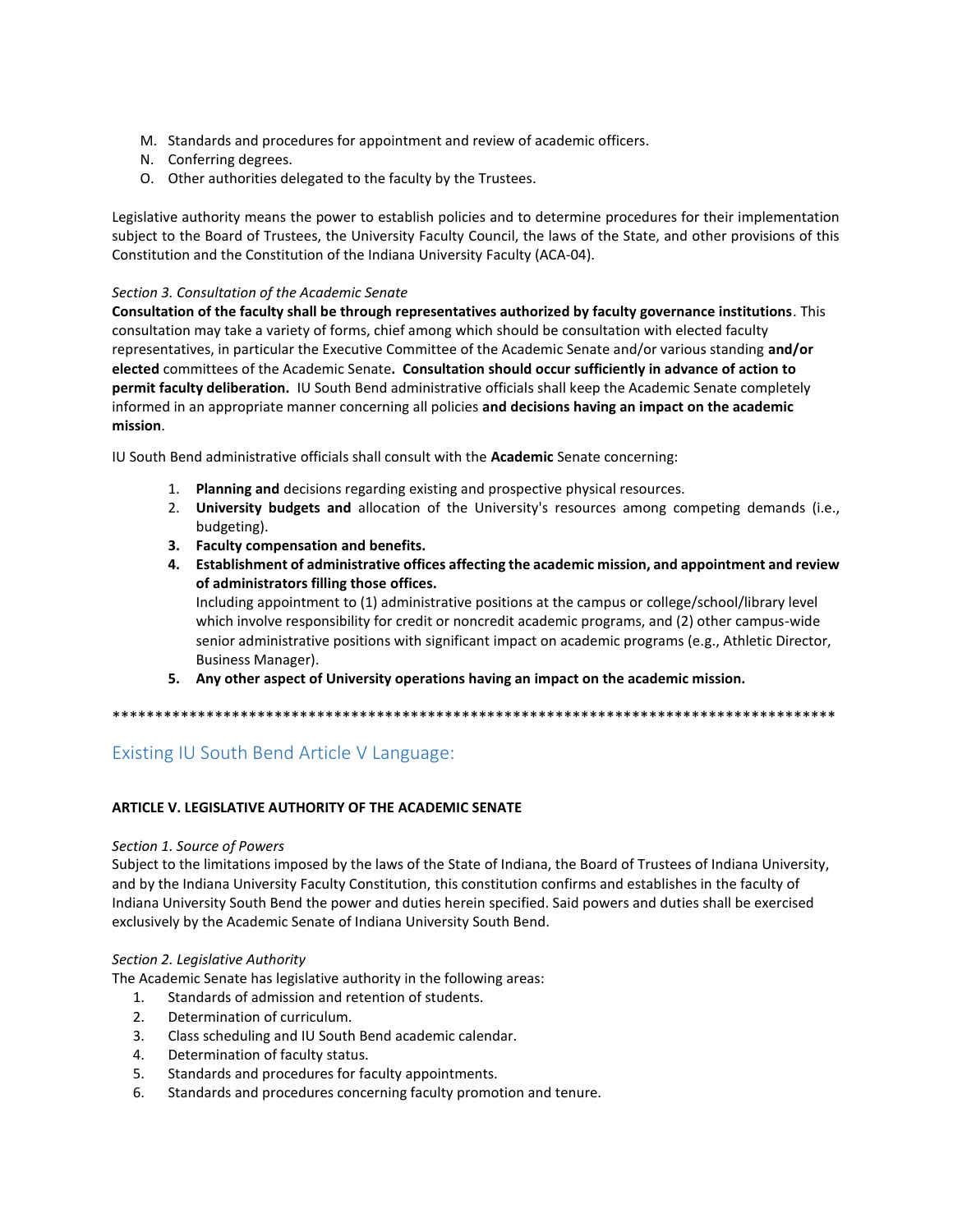- 7. Standards and procedures concerning faculty conduct and discipline.
- 8. Standards and procedures for the appointment of academic administrative officials.
- 9. Standards and procedures for creation, reorganization, merger, and elimination of academic programs and units.
- 10. Standards and procedures concerning athletics.
- 11. Standards and procedures concerning student conduct and discipline.
- 12. The conferring of degrees.
- 13. Such other authority that may be subsequently delegated by the Trustees and/or the University Faculty Council.
- 14. Other educational policies of IU South Bend.

Legislative authority means the power to establish policies and to determine procedures for their implementation subject to the Board of Trustees, the University Faculty Council, the laws of the State, and other provisions of this Constitution and the Constitution of the Indiana University Faculty (ACA-04).

#### *Section 3. Consultation of the Academic Senate*

A. IU South Bend administrative officials shall consult with the Senate concerning:

- 1. Decisions regarding the University's existing or prospective physical resources.
- 2. Allocation of the University's resources among competing demands (i.e., budgeting).
- 3. Appointment to (1) administrative positions at the campus or college/school/library level which involve responsibility for credit or noncredit academic programs, and (2) other campus-wide senior administrative positions with significant impact on academic programs (e.g., Athletic Director, Business Manager).
- B. This consultation may take a variety of forms, chief among which should be consultation with elected faculty representatives, in particular the Executive Committee of the Academic Senate and/or various standing committees of the Academic Senate.
- C. IU South Bend administrative officials shall keep the Academic Senate completely informed in an appropriate manner concerning all policies.

\*\*\*\*\*\*\*\*\*\*\*\*\*\*\*\*\*\*\*\*\*\*\*\*\*\*\*\*\*\*\*\*\*\*\*\*\*\*\*\*\*\*\*\*\*\*\*\*\*\*\*\*\*\*\*\*\*\*\*\*\*\*\*\*\*\*\*\*\*\*\*\*

## IU Faculty Constitution

**<https://policies.iu.edu/policies/aca-04-constitution-indiana-university-faculty/index.html>**

#### Section 2.2: Legislative Authority

The faculty has legislative authority to establish policy and determine procedures for its implementation governing the teaching, research, and service aspects of the University's academic mission. Areas within the faculty's legislative authority include:

- A. Academic mission.
- B. Structure and standards for faculty governance.
- C. Standards and procedures for creation, reorganization, merger, and elimination of academic programs and units.
- D. Standards and procedures for determining the authority of academic units and the relationship between them.
- E. Curriculum.
- F. Class scheduling and academic calendar.
- G. Admission and retention of students.
- H. Student academic performance.
- I. Standards and procedures for student conduct and discipline.
- J. Athletics.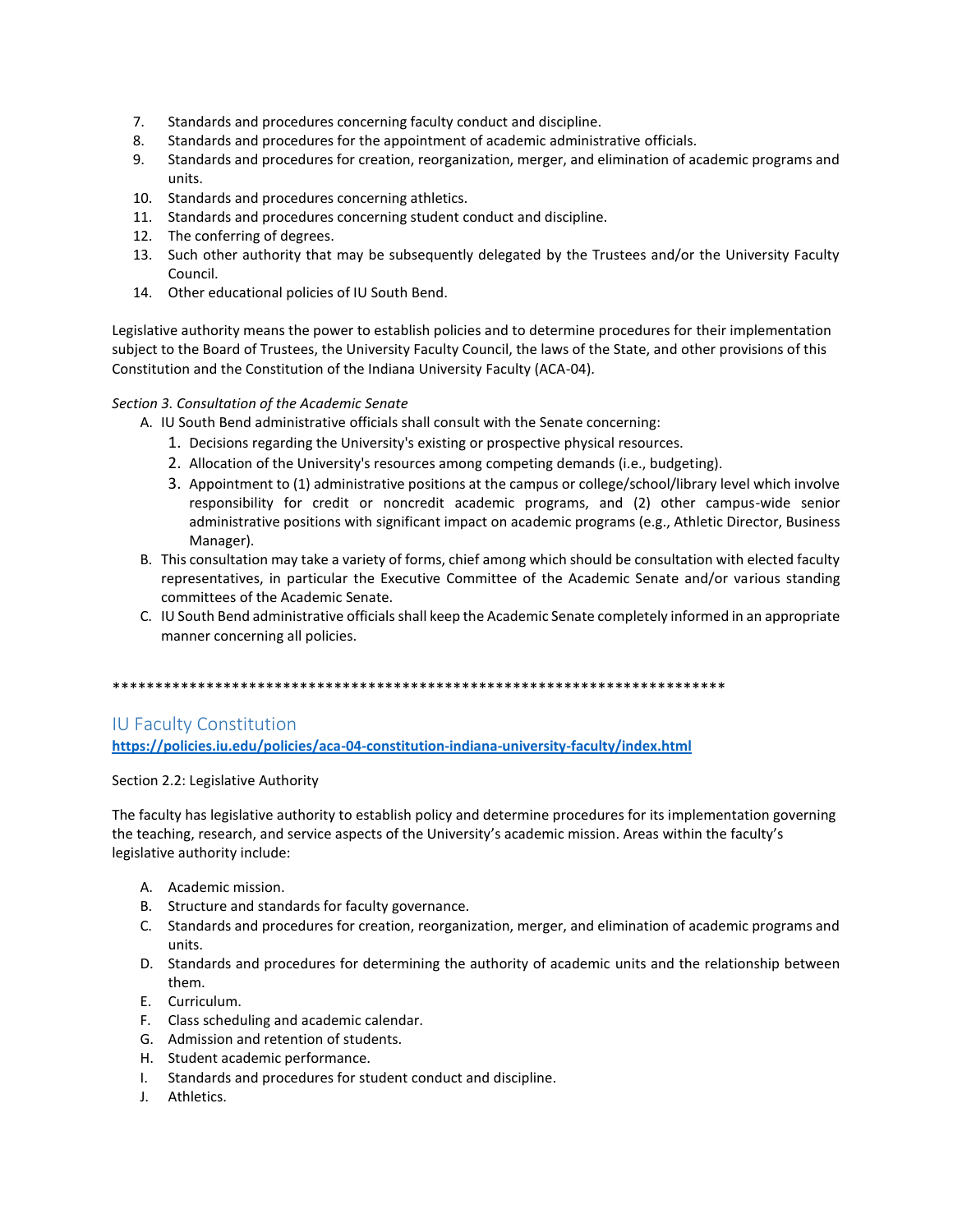- K. Creation and definition of academic ranks.
- L. Standards and procedures for faculty appointments, promotion and tenure, compensation, conduct and discipline, and grievances.
- M. Standards and procedures for appointment and review of academic officers.
- N. Conferring degrees.
- O. Other authorities delegated to the faculty by the Trustees.

Section 2.3: Consultation of the Faculty

The Trustees and administration should consult the faculty concerning:

- A. Planning and decisions regarding physical resources.
- B. Budgets.
- C. Faculty compensation and benefits.
- D. Establishment of administrative offices affecting the academic mission, and appointment and review of administrators filling those offices.
- E. Any other aspect of University operations having an impact on the academic mission.

Consultation of the faculty shall be through representatives authorized by faculty governance institutions. Consultation should occur sufficiently in advance of action to permit faculty deliberation.

#### 

Proposal: (Words in bold are from IU Faculty Constitution, ACA-04 https://policies.iu.edu/policies/aca-04-constitution-indiana-university-faculty/index.html; Words highlighted are new language; crossed-out words are being replaced with language from  $ACA-04)$ 

### Academic Personnel Committee (revised 5/98; revised 2018; revised 2019)

Charge:

The Committee on Academic Personnel shall make recommendations concerning the Lundquist Award, recruitment, sabbatical leaves, faculty expansion or contraction and part-time credit faculty. The Committee shall be concerned with the creation or elimination of academic administrative positions make recommendations concerning the establishment of administrative offices affecting the academic mission, and appointment and review of administrators filling those offices. The committee shall set standards and procedures for appointment and review of academic officers. The committee shall make recommendations on creation and definition of academic ranks to the academic senate.

#### Membership and Terms:

The Committee shall be comprised of six to eight full-time faculty members with a majority of them being tenured. The membership, as much as possible, should be representative of the faculty from the various colleges, schools, and the library. These faculty members will serve two-year overlapping terms with approximately one-half of the memberships lapsing each year. No Senate member with less than three years of fulltime experience with Indiana University may serve on the committee. No senate member with a 50% or greater administrative workload assignment may serve on the committee.